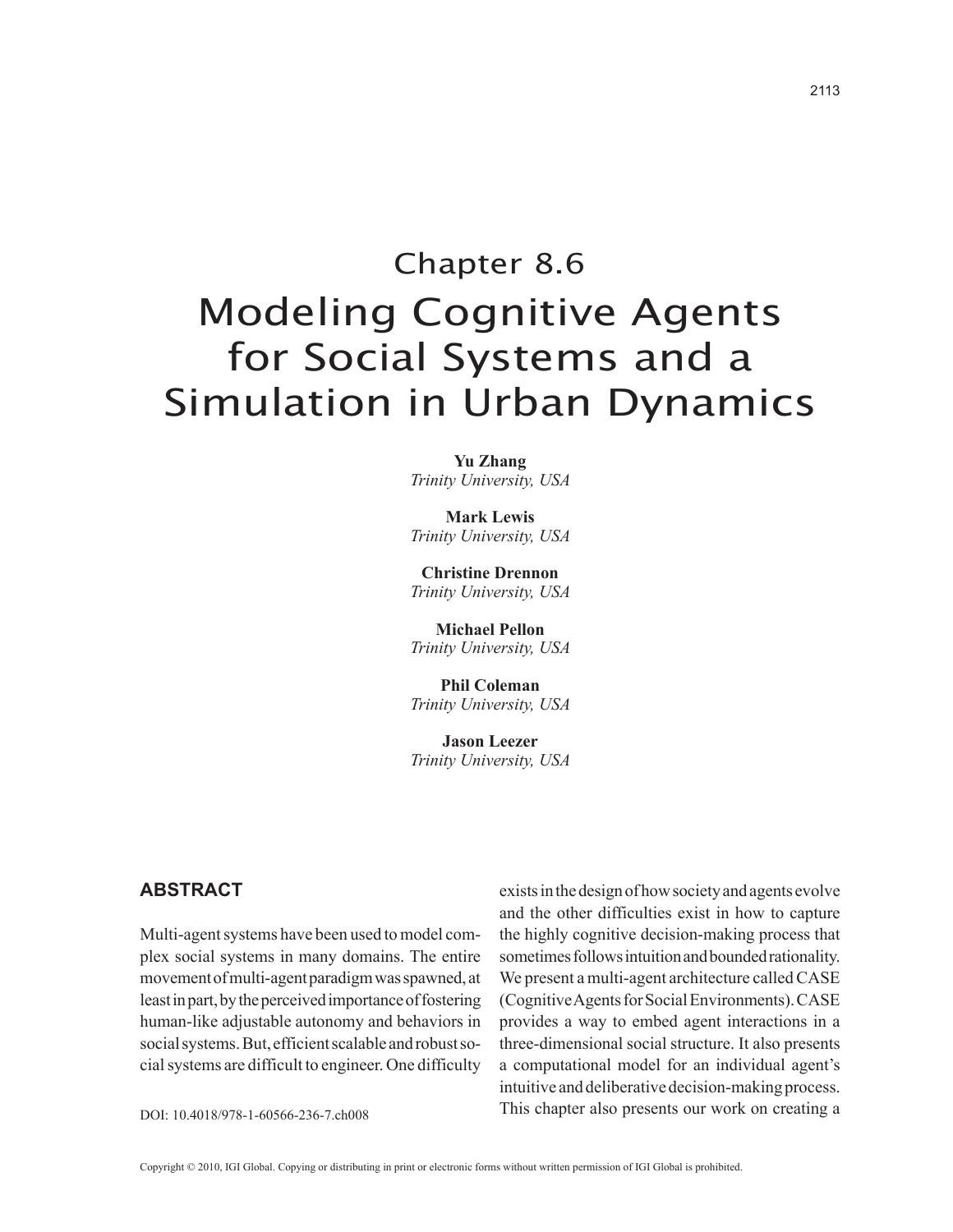multi-agent simulation which can help social and economic scientists use CASE agents to perform their tests. Finally, we test the system in an urban dynamic problem. Our experiment results suggest that intuitive decision-making allows the quick convergence of social strategies, and embedding agent interactions in a three-dimensional social structure speeds up this convergence as well as maintains the system's stability.

# **INTRODUCTION**

In social environments, people interact with each other and form different societies (or organizations or groups). To better understand people's social interactions, researchers have increasingly relied on computational models [16, 40, 41, 42]. A good computational model that takes into consideration both the individual and social behaviors could serve as a viable tool to help researchers analyze or predict the complex phenomena that emerge from the interactions of massive autonomous agents, especially for the domain that often requires a long time to evolve or requires exposing real people to a dangerous environment. However, efficient, scalable, and robust social systems are difficult to engineer [3].

One difficulty exists in modeling the system by holding both the societal view and the individual agent view. The societal view involves the careful design of agent-to-agent interactions so that an individual agent's choices influence and are influenced by the choices made by others within the society. The agent view involves modeling only an individual agent's decision-making processes that sometimes follow intuition and bounded rationality [29]. Previous research in modeling theory of agents and society in a computational framework has taken singly a point of view of society or agent. While the single societal view mainly concentrates on the centralist, static approach to organizational design and specification of social structures and thus limits system dynamics [12,

16, 35], on the other hand, the single agent view focuses on modeling the nested beliefs of the other agents, but this suffers from an explosion in computational complexity as the number of agents in the system grows.

Another difficulty in modeling theory of agent and society exists in quantitative or qualitative modeling of uncertainty and preference. In the case of quantitative modeling, the traditional models like game theory and decision theory have their own limitations. Game theory typically relies on concepts of equilibria that people rarely achieve in an unstructured social setting, and decision theory typically relies on assumptions of rationality that people constantly violate [27]. In the case of qualitative modeling, there are three basic models: prescriptive, normative and descriptive [31, 37]. A prescriptive model is one which can and should be used by a real decision maker. A normative model requires the decision maker to have perfect rationality, for example, the classical utility function belongs to this category. Many normative theories have been refined over time to better "describe" how humans make decisions. Kahneman and Tversky's Prospect Theory [18, 34] and von Neuman and Morgenstein's Subjective Utility Theory [36] are noted examples of normative theories that have taken on a more descriptive guise. One of the central themes of the descriptive model is the idea of Bounded Rationality [29], i.e., humans don't calculate the utility value for every outcome; instead we use intuition and heuristics to determine if one situation is better than another. However, existing descriptive methods are mostly informal, therefore there is a growing need to study them in a systematic way and provide a qualitative framework in which to compare various possible underlying mechanisms.

Motivated by these observations, we have developed a cognitive agent model called CASE (Cognitive Agent in Social Environment). CASE is designed to achieve two goals. First, it aims to model the "meso-view" of multi-agent interaction